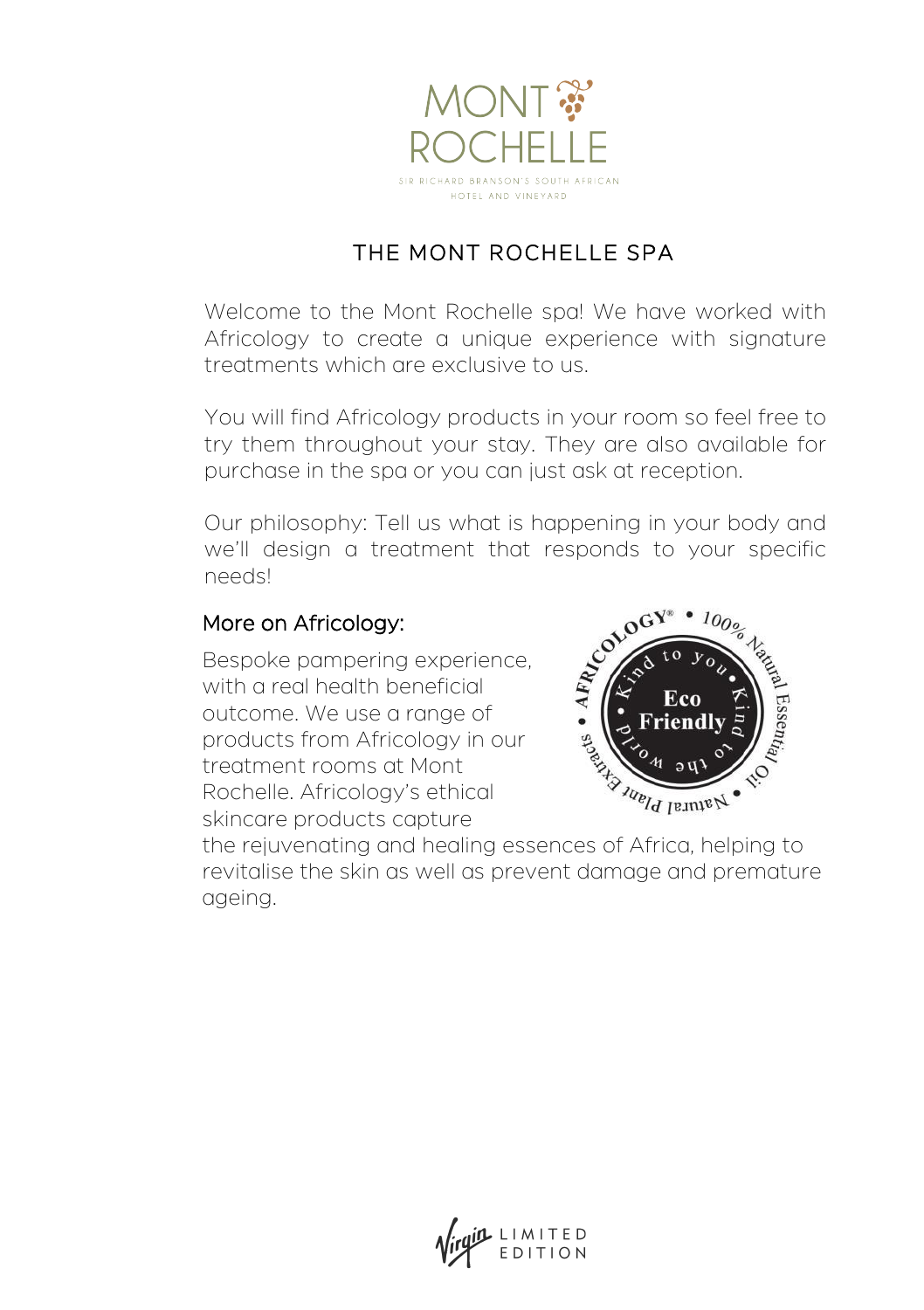

### GENERAL INFORMATION

You can book a spa appointment before your stay by contacting our reservations team or on property by asking a team member. Please note that prices are subject to change without notice. If you are unable to make your appointment please let a member of the team on property know the day before.

#### A 100% cancellation charge will apply for any appointments cancelled on the same day.

The treatment time stated includes a consultation, so please arrive 15 minutes before as during busier periods we will not be able to extend the session.

Please enquire at the spa about treatments safe for pregnancies.

All spa treatments are subject to availability and rates are valid for 2022.

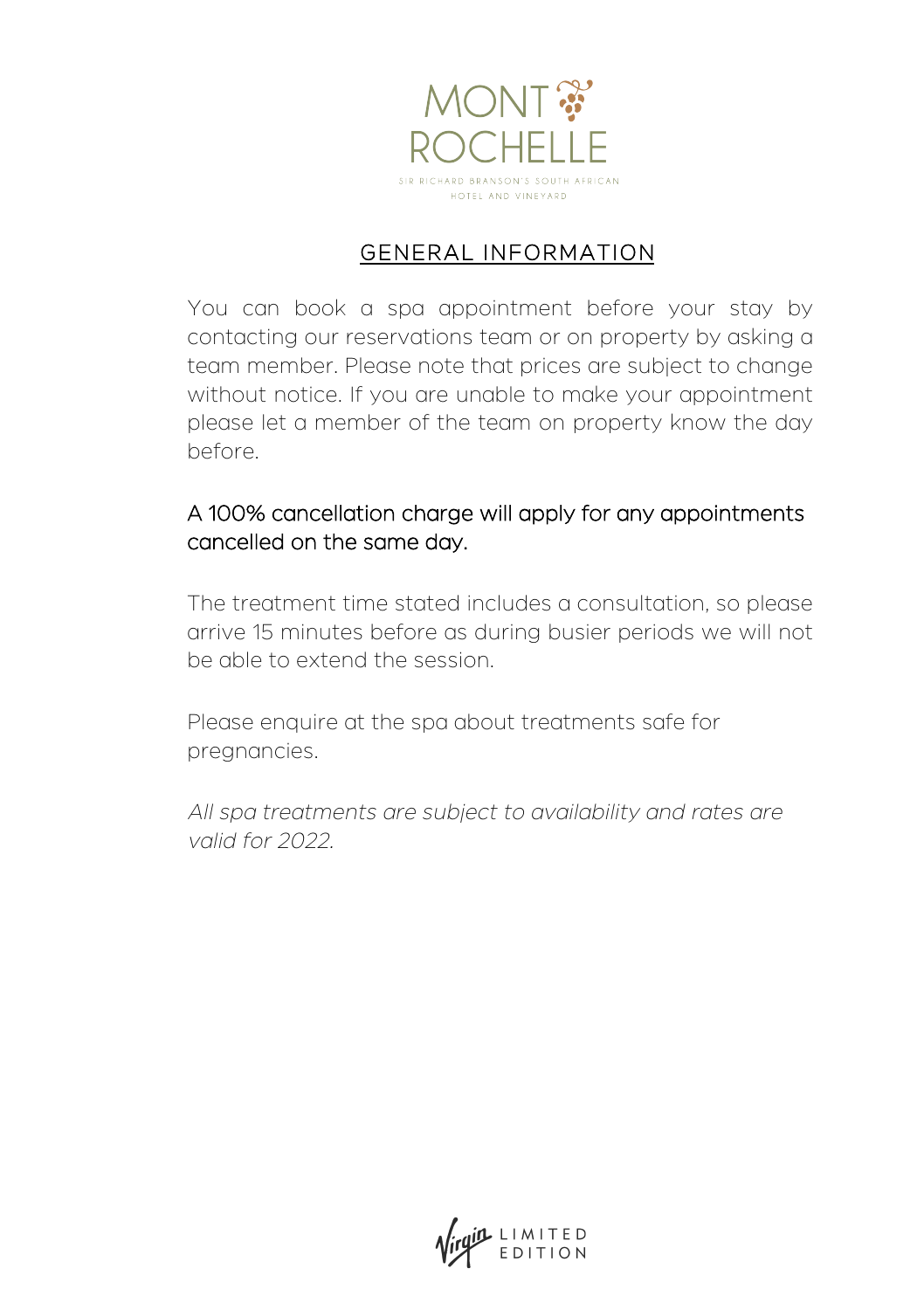

# SIGNATURE TREATMENTS

#### CAPE MALAY SPICE JOURNEY

Select your own blend of spices and herbs from our spice apothecary. These will then be combined with essential oils and a kaolin mud to stimulate your body's healing ability. Part of this experience takes place in the Hammam where you can relax and let the spices work their magic. Your treatment will finish with a 30 minute circulatory back massage.

75 mins single - R1,555 75 mins double - R2,730

#### SIGNATURE NATURE'S STEM CELL FACIAL

A beneficial repairing and preventative facial, which awakens dormant cells for a fresh and younger looking glow. Plant essences of the Cape are used to energise and stimulate new cell growth, slowing down chronological ageing, whilst citrus stem cells have the ability to protect skin against UV damage.

75 mins - R1,470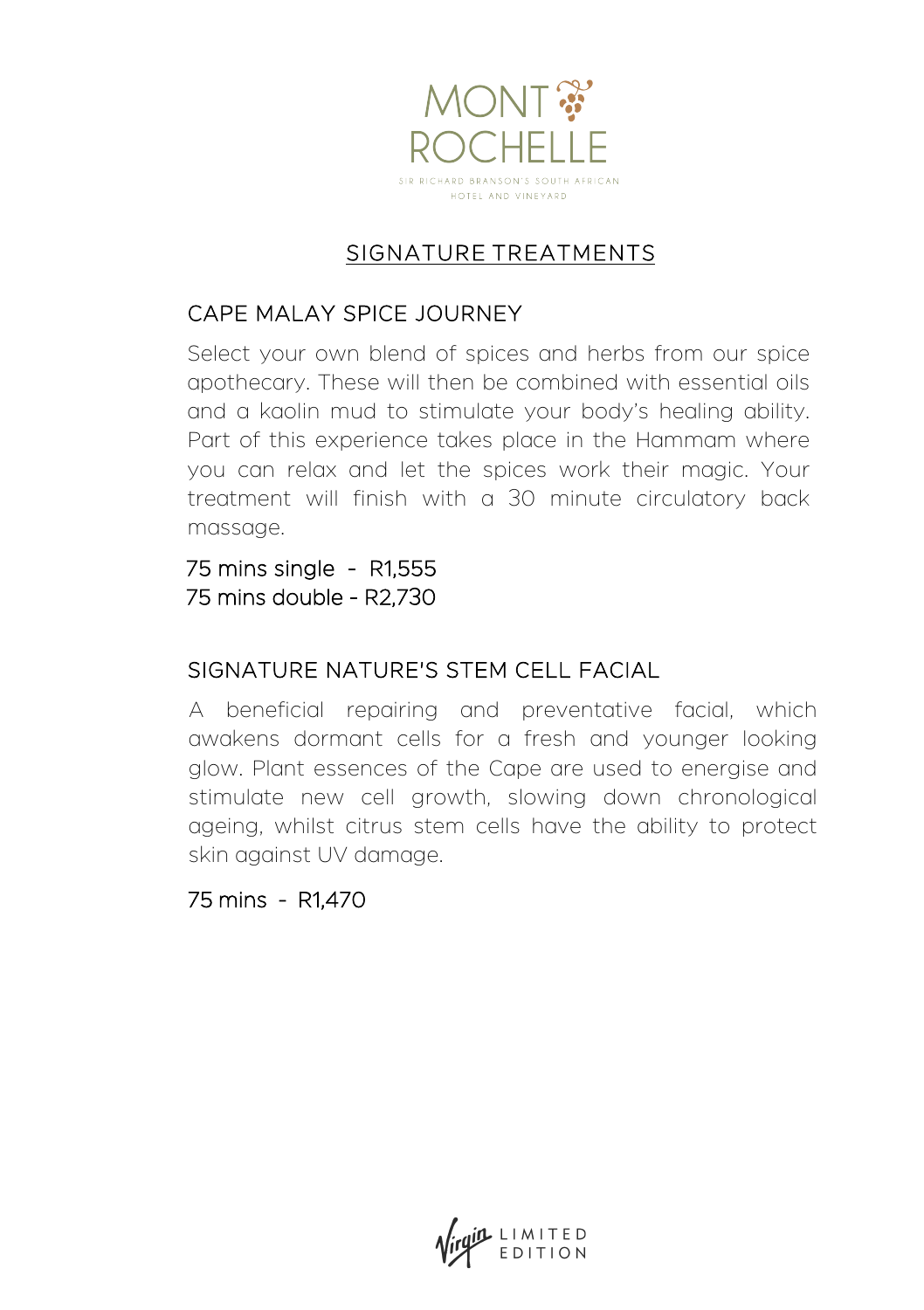

### THE KUSASA PROJECT

We have selected the two spa treatments below in support of The Kusasa Project, a Franschhoek-based NGO. 15% of the treatment price will be donated to support The Kusasa Project's very own fully accredited independent primary school – run by a skilled and committed team of teachers who help over 150 underprivileged children to reach their full potential. They deliver an exceptional educational experience, focusing on strengthening reading, writing and math skills, as well as physical, psychological and social development in a safe environment.

For more information visit: [www.thekusasap](http://www.thekusasaproject.org/)roject.org

# SPAGISTA

A reflexology inspired pedicure – powerfully works on stimulating reflex points whilst grapes are pressed into the feet. A beautiful way to allow natural antioxidants to penetrate the skin as well as rejuvenate and build capillary strength. The treatment will finish with a pedicure including a scrub, mask and massage.

#### 80 mins - R895

#### DEVOTION JOURNEY

This treatment begins with a ceremonial lighting of a candle that symbolises the pledge of unity and love followed by a Swedish inspired full body massage with the use of an aromatherapy infused oil or balm depending on your specific needs.

#### 60 mins - R2,470 per couple

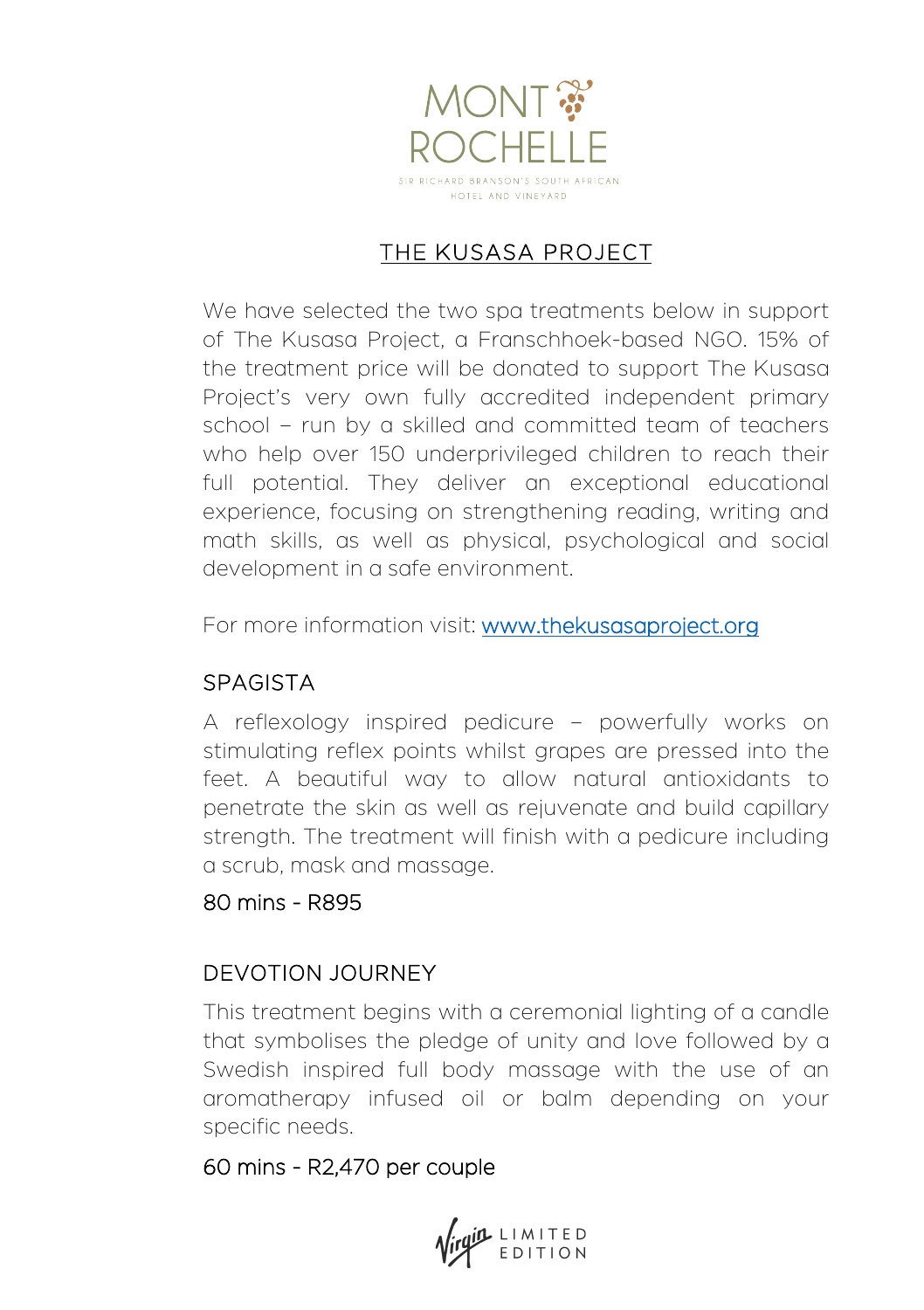

# MASSAGES

### SOUL OF AFRICA

A restorative 'ceremonial' treatment that improves skin hydration and is aimed to be deeply relaxing. Starting with a scrub and detox mud on the back, followed by a massage using Africa's Miracle oil 'Marula' to soften signs of ageing, and treat inflamed, irritated or sun-damaged skin.

#### 90 mins - R1,915

### THE BESPOKE MASSAGE

A tailor-made massage focusing on your specific needs. Using shea aroma therapeutic balm or intuitive oil this Swedish inspired massage includes relaxing pressure points.

30 mins - R840 45 mins - R1,015 60 mins - R1,260 90 mins - R1,810

# MONT ROCHELLE "LITTLE ROCK" MASSAGE

A deeper pressured massage to relieve tension in the fascia structures of the muscles as well as relieving chronic muscular tension.

60 mins - R1,470 90 mins - R1,995

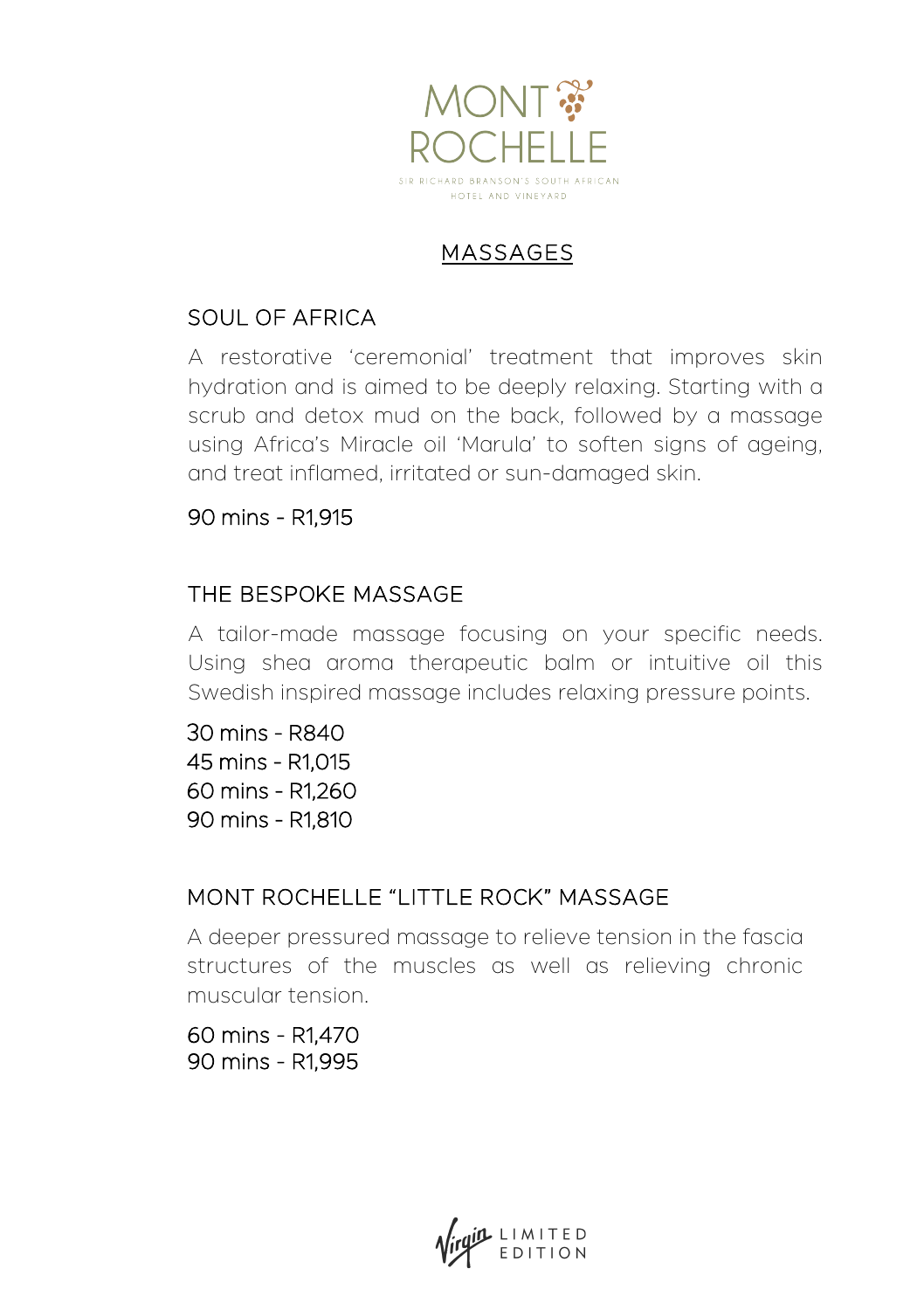

# MASSAGES

#### SHAMAN'S HEALING JOURNEY

A gentle and warm rose quartz and amethyst crystal massage that releases pent up energy likely to cause muscular stress. A beautiful way of balancing the body's energy to create optimum health and well-being.

#### 90 mins - R1,915

#### AFRICOLOGY BODY WRAP

This treatment begins with a stimulating full body scrub. A wrap will be chosen to suit your body's specific needs. The treatment also includes a relaxing scalp massage.

45 mins - R685

Include a full body scrub to any massage treatment 15 mins - R 370

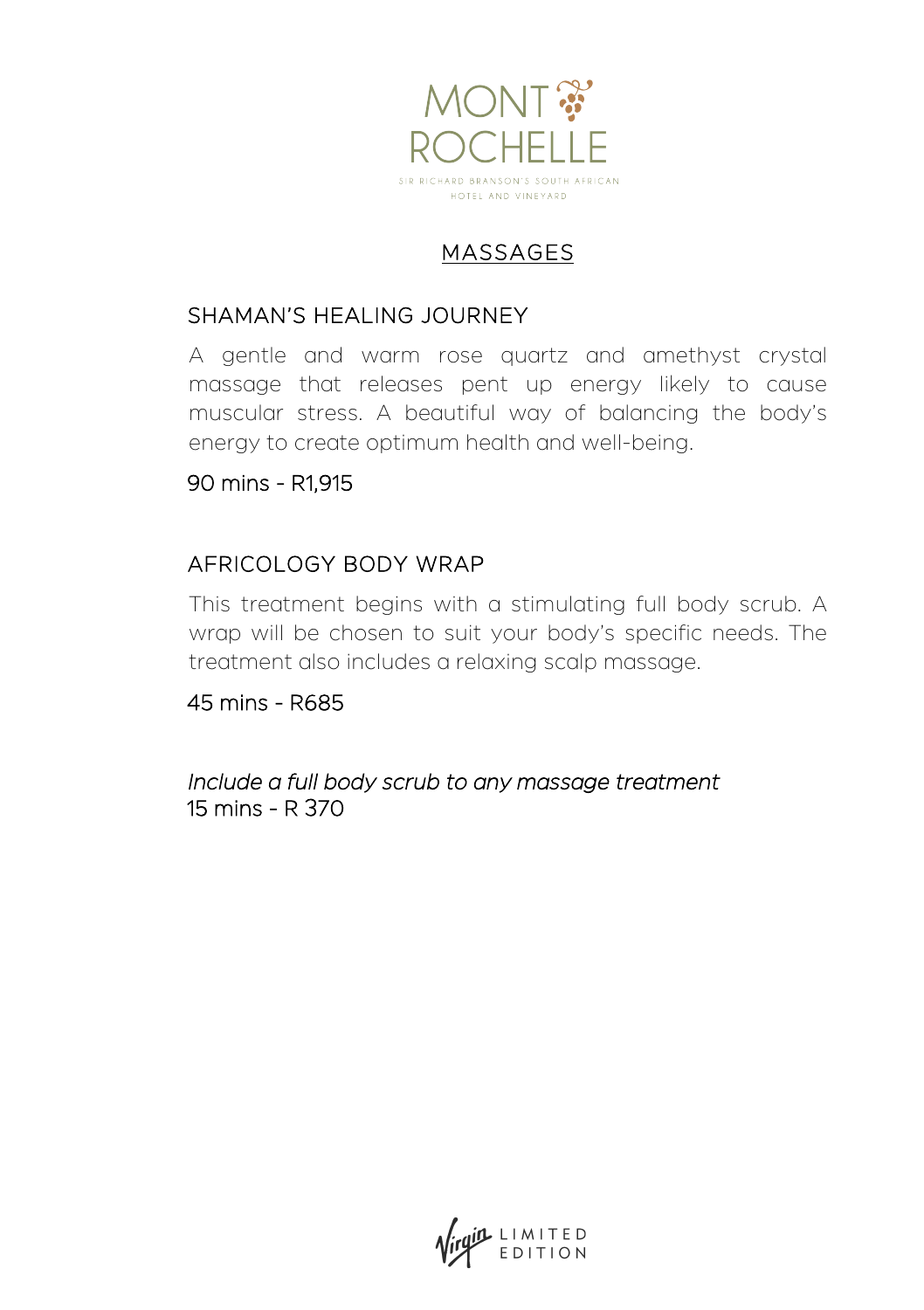

# FACIALS

## AFRICOLOGY BESPOKE FACIAL

Your treatment will begin with a skin consultation that will enable us to tailor this facial according to your skin type and needs.

30 mins - R685 60 mins - R1,155

# AFRICAN GODDESS ANTI-AGEING FACIAL

A luxurious and sensory treatment, your therapeutic journey begins with a warm back scrub, followed by a back, neck and shoulder massage. The facial treatment includes a cleanse, exfoliation, mask, massage and nourishment.

90 mins - R1,470

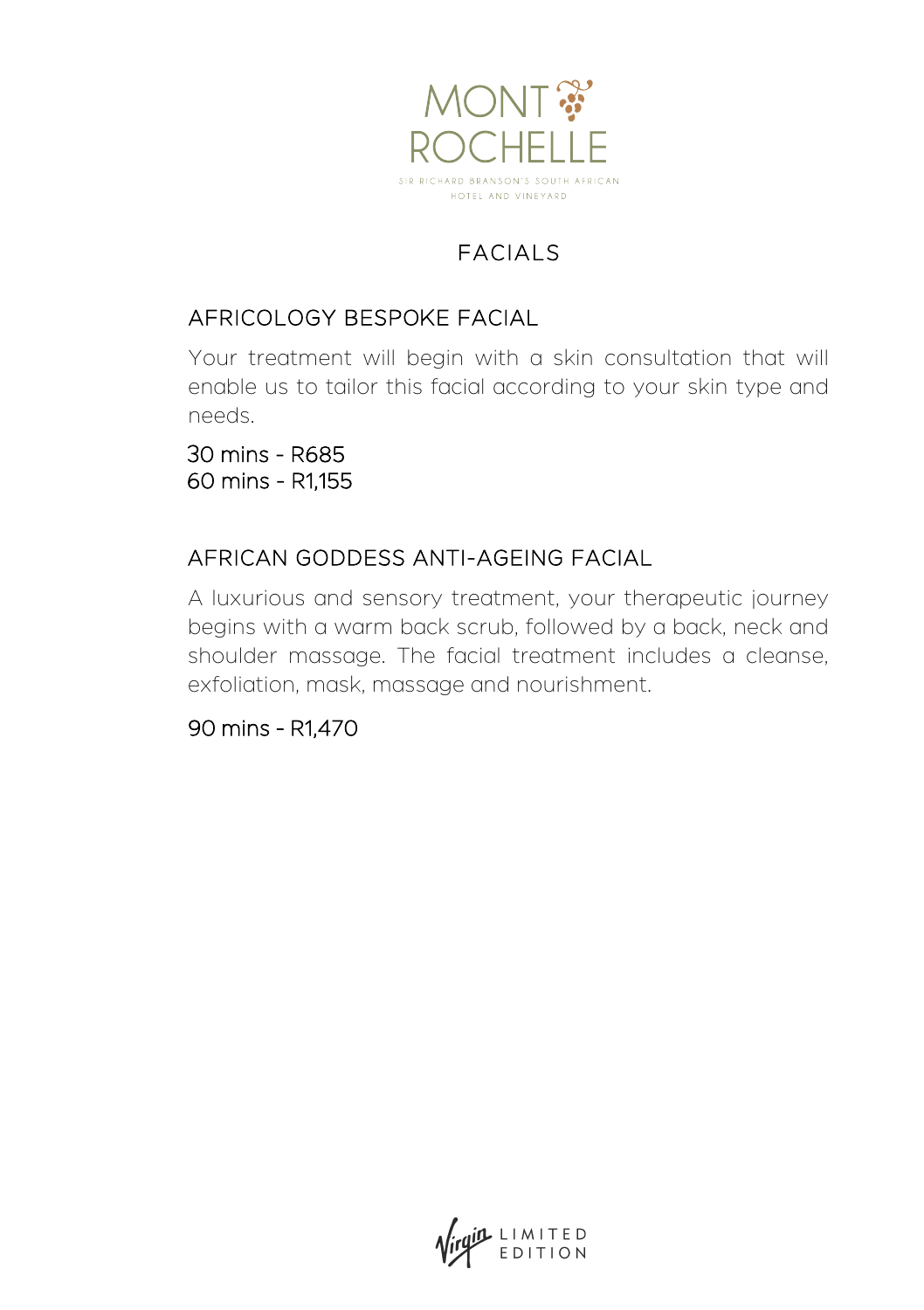

# BEAUTY ESSENTIALS

### COPPER AND HOT STONE PEDICURE

A luxurious pedicure using an energy balancing copper bath followed by a full pedicure. Your treatment will include a massage with hot stones, reducing water retention and improving circulation. Finish with a nail enamel of your choice.

#### 60 mins - R685

# AFRICAN POTATO MANICURE

This relaxing manicure is about treating the skin and nails naturally to keep them intensely hydrated and conditioned. The treatment will finish with a nail enamel of your choice.

#### 60 mins - R685

# EXPRESS MANICURE OR PEDICURE

For those that have less time available, we will work on your specific needs. This comprises of cuticle work and a nail enamel of your choice.

30 mins - R370